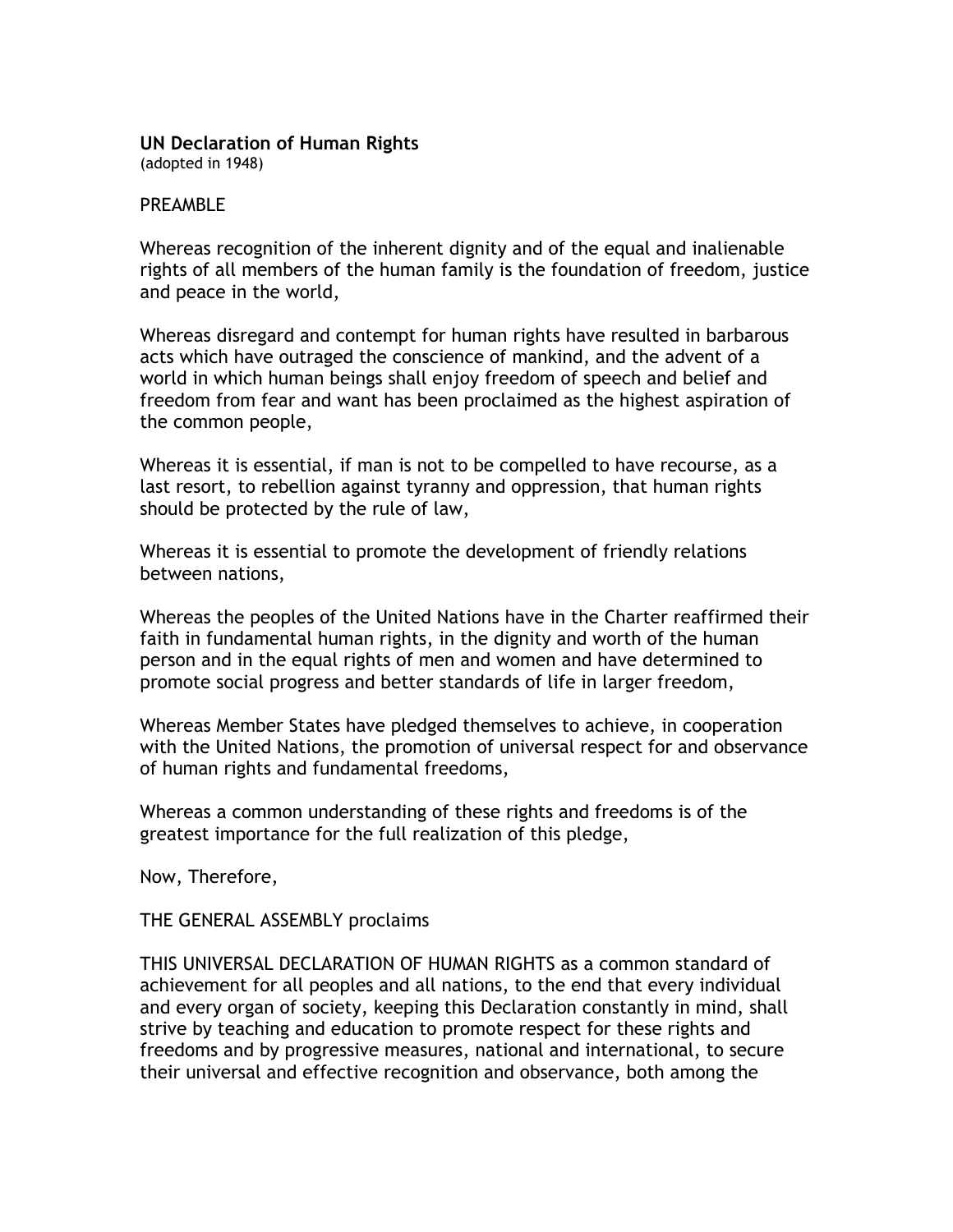peoples of Member States themselves and among the peoples of territories under their jurisdiction.

Article 1

All human beings are born free and equal in dignity and rights. They are endowed with reason and conscience and should act towards one another in a spirit of brotherhood.

Article 2

Everyone is entitled to all the rights and freedoms set forth in this Declaration, without distinction of any kind, such as race, colour, sex, language, religion, political or other opinion, national or social origin, property, birth or other status.

Furthermore, no distinction shall be made on the basis of the political, jurisdictional or international status of the country or territory to which a person belongs, whether it be independent, trust, non-self -governing or under any other limitation of sovereignty.

Article 3

Everyone has the right to life, liberty and security of person.

Article 4

No one shall be held in slavery or servitude; slavery and the slave trade shall be prohibited in all their forms.

Article 5

No one shall be subjected to torture or to cruel, inhuman or degrading treatment or punishment.

Article 6

Everyone has the right to recognition everywhere as a person before the law.

Article 7

All are equal before the law and are entitled without any discrimination to equal protection of the law. All are entitled to equal protection against any discrimination in violation of this Declaration and against any incitement to such discrimination.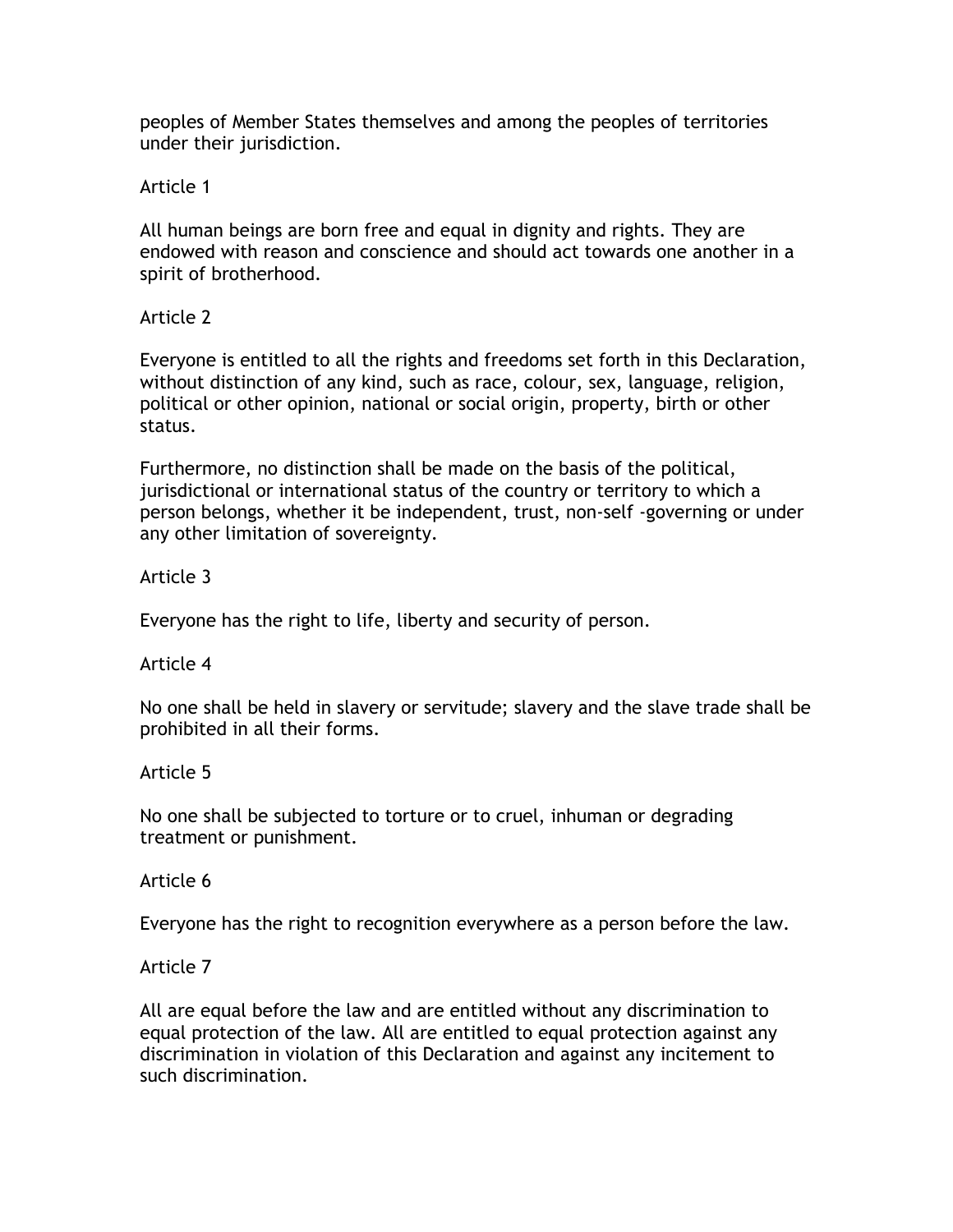Everyone has the right to an effective remedy by the competent national tribunals for acts violating the fundamental rights granted him by the constitution or by law.

### Article 9

No one shall be subjected to arbitrary arrest, detention or exile.

## Article 10

Everyone is entitled in full equality to a fair and public hearing by an independent and impartial tribunal, in the determination of his rights and obligations and of any criminal charge against him.

## Article 11

(1) Everyone charged with a penal offence has the right to be presumed innocent until proved guilty according to law in a public trial at which he has had all the guarantees necessary for his defence.

(2) No one shall be held guilty of any penal offence on account of any act or omission which did not constitute a penal offence, under national or international law, at the time when it was committed. Nor shall a heavier penalty be imposed than the one that was applicable at the time the penal offence was committed.

### Article 12

No one shall be subjected to arbitrary interference with his privacy, family, home or correspondence, or to attacks upon his honour and reputation. Everyone has the right to the protection of the law against such interference or attacks.

### Article 13

(1 ) Everyone has the right to freedom of movement and residence within the borders of each state.

(2) Everyone has the right to leave any country, including his own, and to return to his country.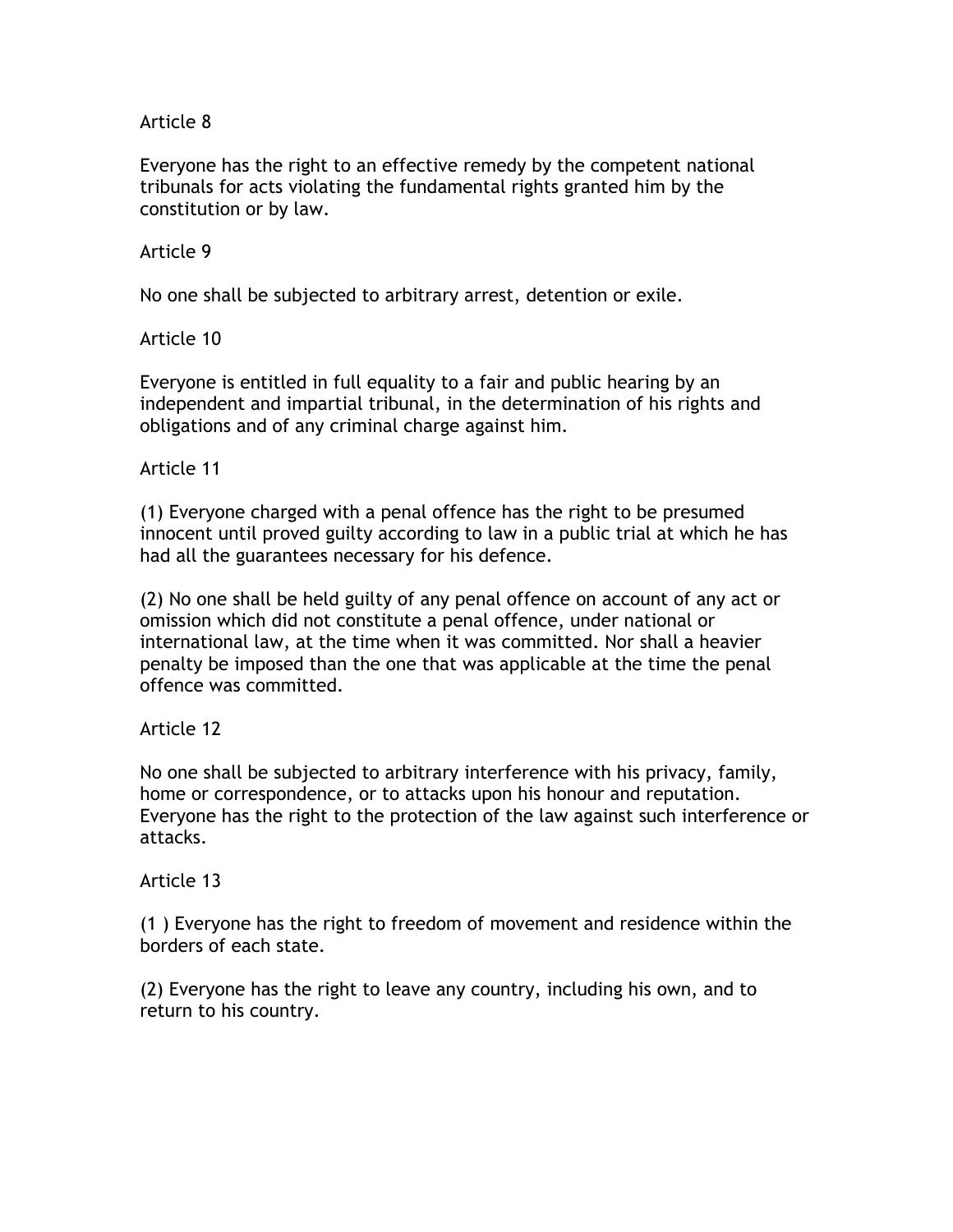(1) Everyone has the right to seek and to enjoy in other countries asylum from persecution.

(2) This right may not be invoked in the case of prosecutions genuinely arising from non-political crimes or from acts contrary to the purposes and principles of the United Nations.

Article 15

(1) Everyone has the right to a nationality.

(2) No one shall be arbitrarily deprived of his nationality nor denied the right to change his nationality.

Article 16

(1) Men and women of full age, without any limitation due to race, nationality or religion, have the right to marry and to found a family. They are entitled to equal rights as to marriage, during marriage and at its dissolution.

(2) Marriage shall be entered into only with the free and full consent of the intending spouses.

(3) The family is the natural and fundamental group unit of society and is entitled to protection by society and the State.

Article 17

(1) Everyone has the right to own property alone as well as in association with others.

(2) No one shall be arbitrarily deprived of his property.

Article 18

Everyone has the right to freedom of thought, conscience and religion; this right includes freedom to change his religion or belief, and freedom, either alone or in community with others and in public or private, to manifest his religion or belief in teaching, practice, worship and observance.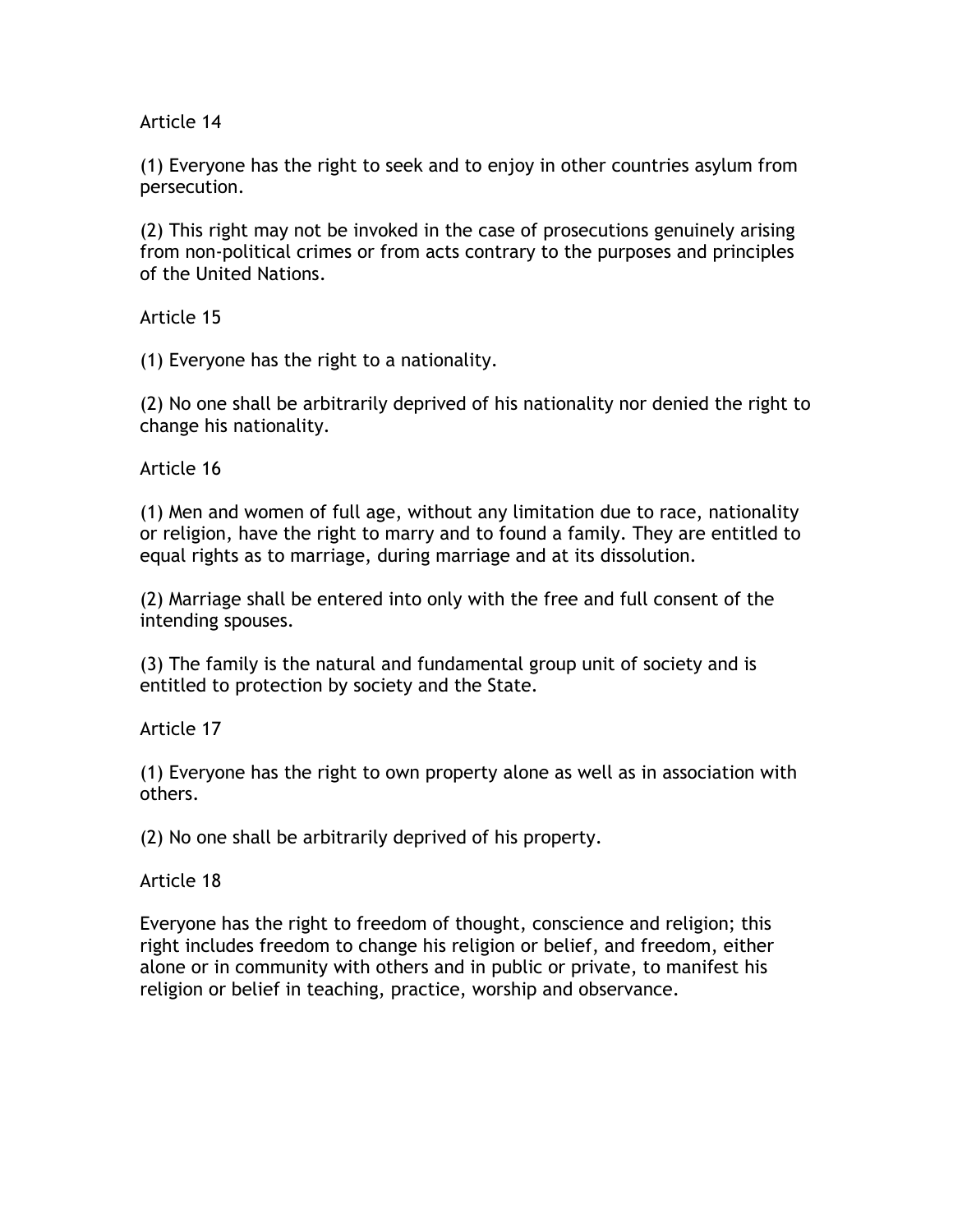Everyone has the right to freedom of opinion and expression; this right includes freedom to hold opinions without interference and to seek, receive and impart information and ideas through any media and regardless of frontiers.

## Article 20

(1) Everyone has the right to freedom of peaceful assembly and association.

(2) No one may be compelled to belong to an association.

## Article 21

(1) Everyone has the right to take part in the government of his country, directly or through freely chosen representatives.

(2) Everyone has the right of equal access to public service in his country.

(3) The will of the people shall be the basis of the authority of government; this will shall be expressed in periodic and genuine elections which shall be by universal and equal suffrage and shall be held by secret vote or by equivalent free voting procedures.

Article 22

Everyone, as a member of society, has the right to social security and is entitled to realization, through national effort and international cooperation and in accordance with the organization and resources of each State, of the economic, social and cultural rights indispensable for his dignity and the free development of his personality,

Article 23

(1) Everyone has the right to work, to free choice of employment, to just and favourable conditions of work and to protection against unemployment.

(2) Everyone, without any discrimination, has the right to equal pay for equal work.

(3) Everyone who works has the right to just and favourable remuneration ensuring for himself and his family an existence worthy of human dignity, and supplemented, if necessary, by other means of social protection.

(4) Everyone has the right to form and to join trade unions for the protection of his interests.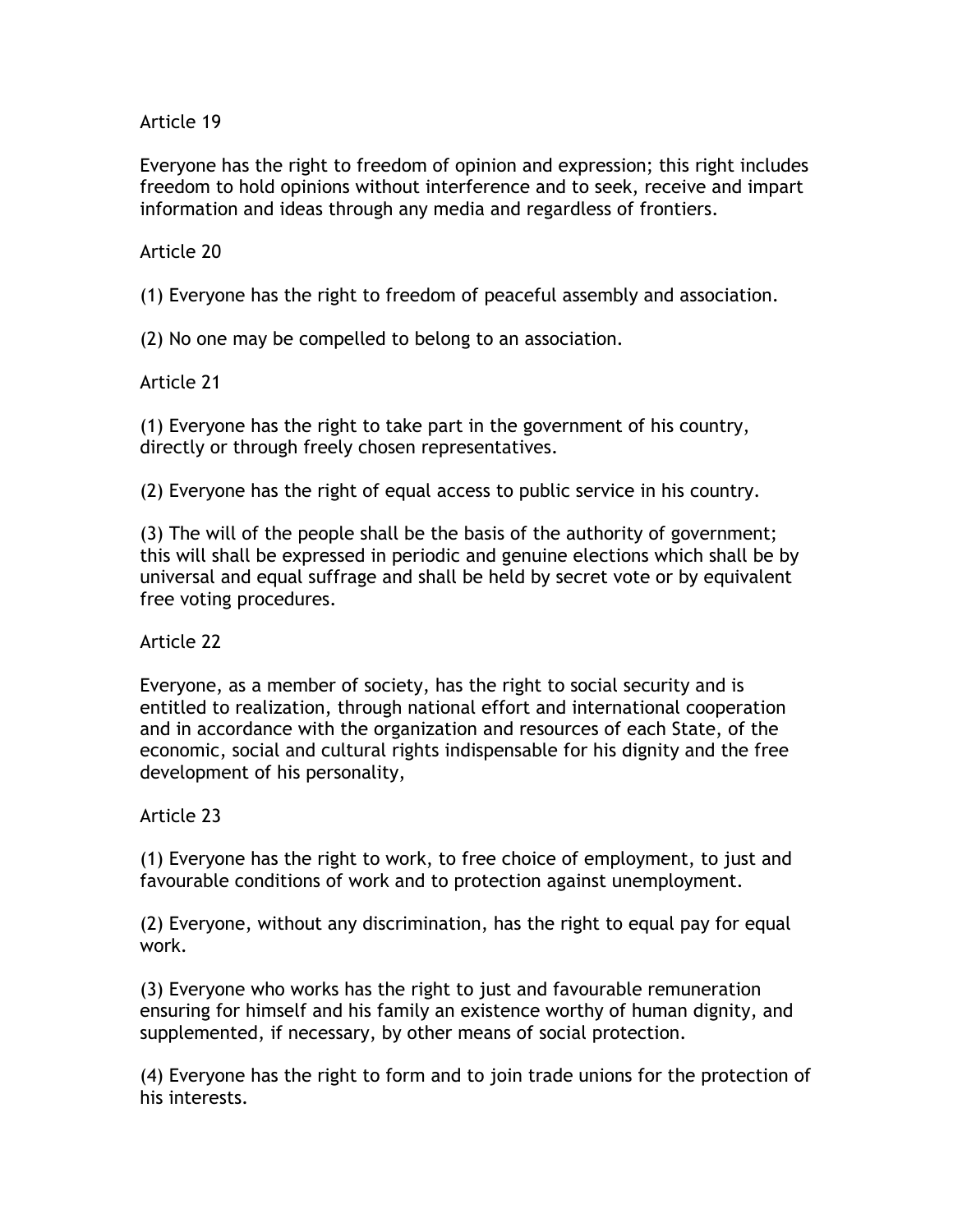Article 24.

Everyone has the right to rest and leisure, including reasonable limitation of working hours and periodic holidays with pay.

## Article 25

(1) Everyone has the right to a standard of living adequate for the health and well-being of himself and of his family, including food, clothing, housing and medical care and necessary social services, and the right to security in the event of unemployment, sickness, disability, widowhood, old age or other lack of livelihood in circumstances beyond his control.

(2) Motherhood and childhood are entitled to special care and assistance. All children, whether born in or out of wedlock, shall enjoy the same social protection.

## Article 26

(1) Everyone has the right to education. Education shall be free, at least in the elementary and fundamental stages. Elementary education shall be compulsory. Technical and professional education shall be made generally available and higher education shall be equally accessible to all on the basis of merit.

(2) Education shall be directed to the full development of the human personality and to the strengthening of respect for human rights and fundamental freedoms. It shall promote understanding, tolerance and friendship among all nations, racial or religious groups, and shall further the activities of the United Nations for the maintenance of peace.

(3) Parents have a prior right to choose the kind of education that shall be given to their children.

### Article 27

(1 ) Everyone has the right freely to participate in the cultural life of the community, to enjoy the arts and to share in scientific advancement and its benefits.

(2) Everyone has the right to the protection of the moral and material interests resulting from any scientific, literary or artistic production of which he is the author.